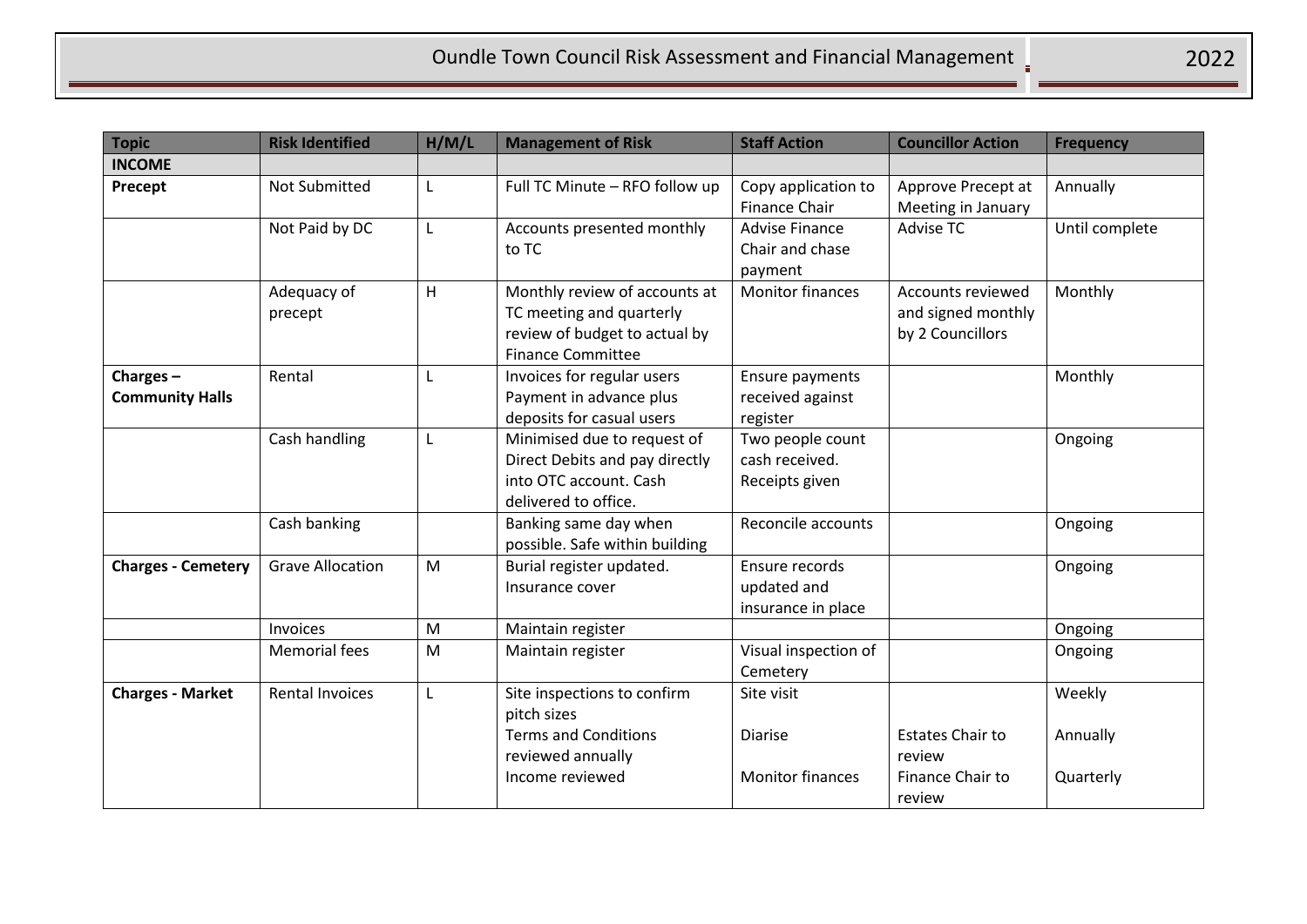| <b>Topic</b>                                     | <b>Risk Identified</b>         | H/M/L | <b>Management of Risk</b>                                                                                              | <b>Staff Action</b>                                                                    | <b>Councillor Action</b>                                                        | <b>Frequency</b> |
|--------------------------------------------------|--------------------------------|-------|------------------------------------------------------------------------------------------------------------------------|----------------------------------------------------------------------------------------|---------------------------------------------------------------------------------|------------------|
|                                                  | Cash handling                  |       | Minimised due to request of<br>Direct Debits, cheques and                                                              | Two people count<br>cash received.                                                     |                                                                                 | Ongoing          |
|                                                  |                                |       | online payments. Cash<br>delivered to office.                                                                          | Receipts given                                                                         |                                                                                 |                  |
|                                                  | Cash banking                   | L     | Banking same day when<br>possible. Safe within building                                                                | Reconcile accounts                                                                     |                                                                                 | Ongoing          |
| Charges-<br><b>Commercial</b><br><b>Premises</b> | Invoices                       | L     | Monthly or quarterly<br>agreements in place with<br><b>Direct Debit payments</b>                                       | <b>Monitor finances</b>                                                                | <b>Accounts reviewed</b><br>and signed monthly<br>by 2 Councillors              | Monthly          |
|                                                  | Review of rental<br>and leases | H     | Ensure rent reviews and leases<br>current                                                                              | <b>Diarise</b>                                                                         | Chair of Estates to<br>oversee                                                  | Ongoing          |
| <b>Investment Income</b>                         | <b>Investment Policy</b>       | L     | Review policy annually                                                                                                 | <b>Diarise</b>                                                                         | Finance committee<br>reviews<br>investments as part<br>of quarterly<br>meetings | Annually         |
|                                                  | Funds                          | M     | Monthly review of accounts at<br>TC meeting and quarterly<br>review of budget to actual by<br><b>Finance Committee</b> | <b>Monitor finances</b>                                                                | <b>Accounts reviewed</b><br>and approved<br>monthly at full<br>council meeting  | Monthly          |
| <b>EXPENDITURE</b>                               |                                |       |                                                                                                                        |                                                                                        |                                                                                 |                  |
| <b>Salaries</b>                                  | Wrong salary paid              | M     | Check to minute                                                                                                        | RFO and FO to<br>check Salary<br>spreadsheet before<br>sending to payroll<br>provider. | Member verify                                                                   | Monthly          |
|                                                  | Wrong hours paid               | M     | Check to timesheet/contract<br>Information supplied to Payroll<br>Contractor.                                          |                                                                                        | Member verify                                                                   | Monthly          |
|                                                  | Wrong rate pay                 | M     | Check to contract                                                                                                      |                                                                                        | Member verify                                                                   | Annually         |
|                                                  | <b>False Employee</b>          | L     | Check to PAYE Records & lists                                                                                          |                                                                                        | Member verify                                                                   | Annually         |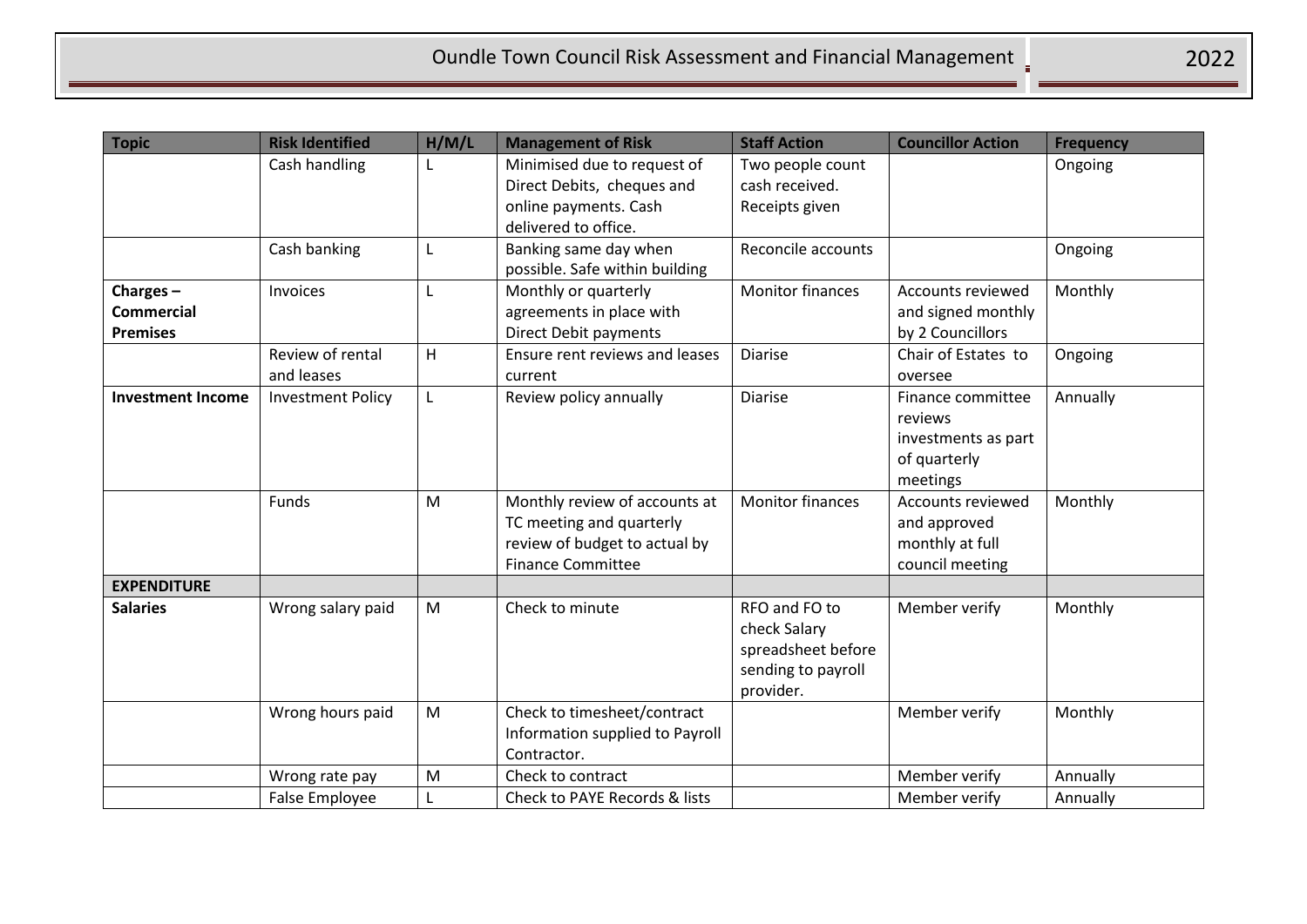|                                              | Wrong deductions -<br>ΝI                      | M     | <b>Check to PAYE Calculations</b>                                                                                             |                                                                                                                                   | Member verify                                                                    | Annually         |
|----------------------------------------------|-----------------------------------------------|-------|-------------------------------------------------------------------------------------------------------------------------------|-----------------------------------------------------------------------------------------------------------------------------------|----------------------------------------------------------------------------------|------------------|
|                                              | Wrong deductions-<br>Income tax               | M     | <b>Check to PAYE Calculations</b>                                                                                             |                                                                                                                                   | Member verify                                                                    | Annually         |
| <b>Direct Costs and</b><br>overhead expenses | Goods not supplied                            | M     | Order system and checking<br>process                                                                                          | Approval check                                                                                                                    |                                                                                  | Ongoing          |
| <b>Card Payments</b>                         | Unauthorised use<br>of card                   | M     | Ensure use of card is logged.                                                                                                 | Staff complete<br>authorisation form.                                                                                             |                                                                                  | Ongoing          |
|                                              | Loss of card                                  | M     | Loss reported immediately.                                                                                                    | RFO to contact<br>Bank to cancel card                                                                                             |                                                                                  | Ongoing          |
|                                              |                                               | M     | When not in use card held<br>within safe                                                                                      | Put card in safe                                                                                                                  |                                                                                  | Ongoing          |
| <b>Online Payments</b>                       | Unauthorised use<br>of card.                  | M     | Card details secured by two<br>passwords.                                                                                     | Staff to ensure<br>computer is<br>password protected                                                                              |                                                                                  | Ongoing          |
|                                              | Payment made to<br>fraudulent Bank<br>Account | M     | Invoice with fraudulent<br>account details.                                                                                   | All new suppliers<br>and suppliers<br>notifying us of new<br>account details will<br>be checked and<br>recorded on a<br>checklist |                                                                                  | Ongoing          |
| <b>Topic</b>                                 | <b>Risk Identified</b>                        | H/M/L | <b>Management of Risk</b>                                                                                                     | <b>Staff Action</b>                                                                                                               | <b>Councillor Action</b>                                                         | <b>Frequency</b> |
|                                              | Invoice incorrectly<br>calculated             | L     | Check arithmetic                                                                                                              | Approval check                                                                                                                    |                                                                                  | Ongoing          |
|                                              | Online payment is<br>excessive                | M     | Signatory initials on invoice.<br>Bank payments set up by<br>Finance Officer to be<br>authorised by Clerk and<br>Councillors. | RFO verify                                                                                                                        | List of payments<br>checked against<br>invoices by<br>Verification<br>Councillor | Monthly          |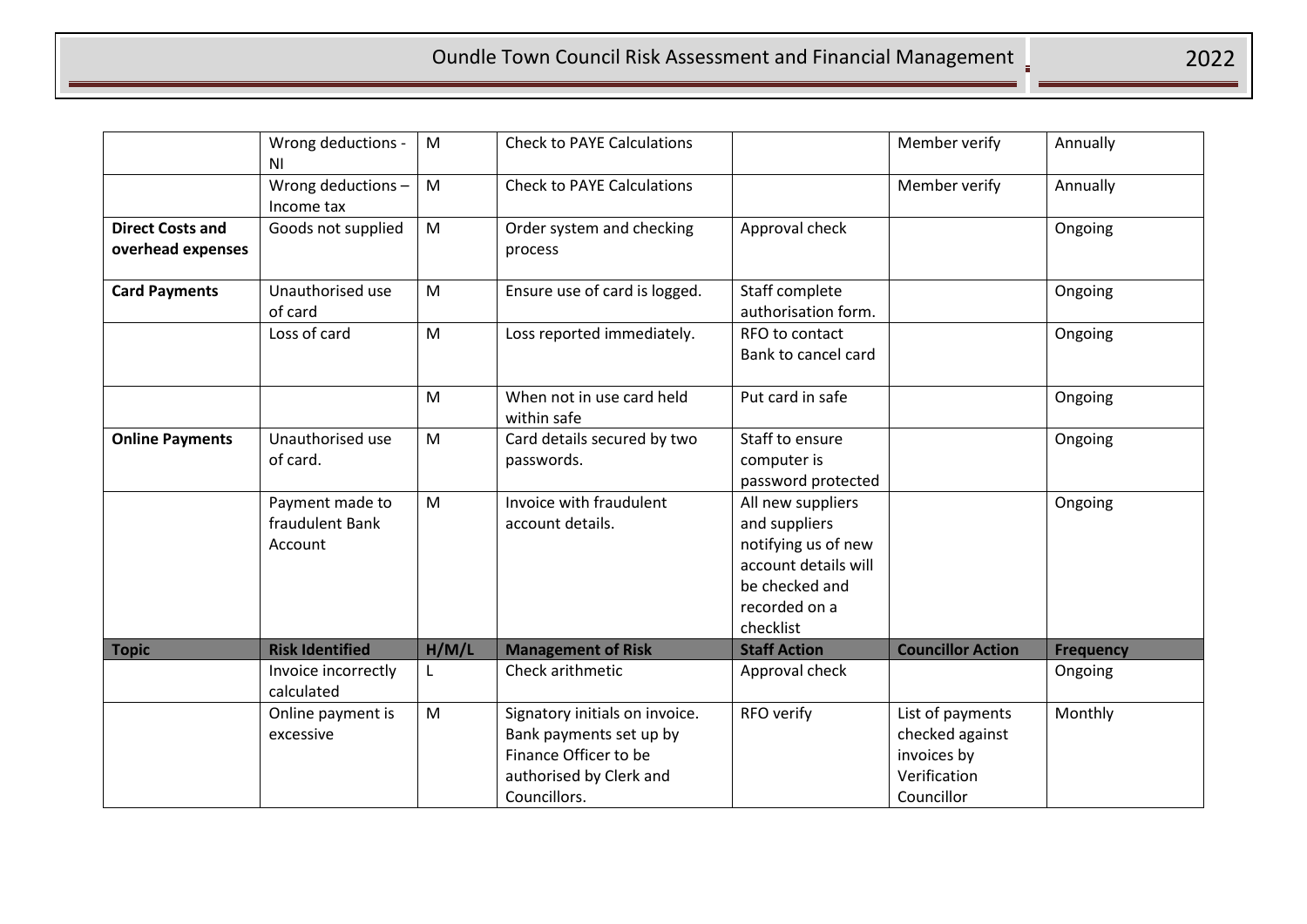## Oundle Town Council Risk Assessment and Financial Management

|                           | Online payment to               | M            | Signatory initials on invoice.                                           | RFO verify          | List of payments                                                          | Monthly          |
|---------------------------|---------------------------------|--------------|--------------------------------------------------------------------------|---------------------|---------------------------------------------------------------------------|------------------|
|                           | wrong party                     |              | Party details checked when                                               |                     | checked against                                                           |                  |
|                           |                                 |              | online payment is authorised.                                            |                     | invoices by                                                               |                  |
|                           |                                 |              |                                                                          |                     | Verification                                                              |                  |
|                           |                                 |              |                                                                          |                     | Councillor                                                                |                  |
|                           | <b>Stock loss</b>               | H            | Inventory control                                                        | Reconcile to stock  | Member verify                                                             | 6 monthly        |
| <b>Councillors</b>        | Councillor overpaid             | L            | Claim form and receipts                                                  | RFO verify and sign | Mayor or Deputy                                                           | Ongoing          |
| <b>Expenses</b>           |                                 |              |                                                                          |                     | Mayor approval                                                            |                  |
| <b>Grants and Support</b> | Power to pay                    | M            | Minute Power                                                             |                     | Minutes approved<br>by TC                                                 | Monthly          |
|                           | Agreement of                    | L            | Minute                                                                   |                     | Minutes approved                                                          | Monthly          |
|                           | Council to pay                  |              |                                                                          |                     | by TC                                                                     |                  |
|                           | <b>Conditions agreed</b>        | L            | <b>Conditions contained in Grant</b><br>letter                           | <b>RFO check</b>    |                                                                           | When issued      |
|                           | <b>Online Payment</b>           | M            | Grant form signed and dated.<br>Online payment set up and<br>authorised. |                     | Member verify                                                             | When issued      |
|                           | Follow Up<br>verification       | M            | <b>Feedback Requested</b>                                                | RFO check           | Member local<br>knowledge                                                 | Ongoing          |
| <b>Election Costs</b>     | Adequate provision<br>for costs | $\mathsf{L}$ | Include in annual budget                                                 | <b>RFO check</b>    | Finance Committee<br>approval                                             | Annually         |
|                           | Invoice at agreed<br>rate       | L            | Check invoice against payment                                            |                     | Online payment<br>included in list of<br>payments and<br>authorised by TC | Ongoing          |
| <b>VAT irrecoverable</b>  | VAT analysis                    | M            | All items in detailed VAT report<br>(SAGE)                               | RFO verify          | Member verify                                                             | Quarterly        |
|                           | Charged on sales                | M            | Automate through accounting<br>system (SAGE). Consider<br>annually       | RFO verify          | Member verify                                                             | Quarterly        |
| <b>Topic</b>              | <b>Risk Identified</b>          | H/M/L        | <b>Management of Risk</b>                                                | <b>Staff Action</b> | <b>Councillor Action</b>                                                  | <b>Frequency</b> |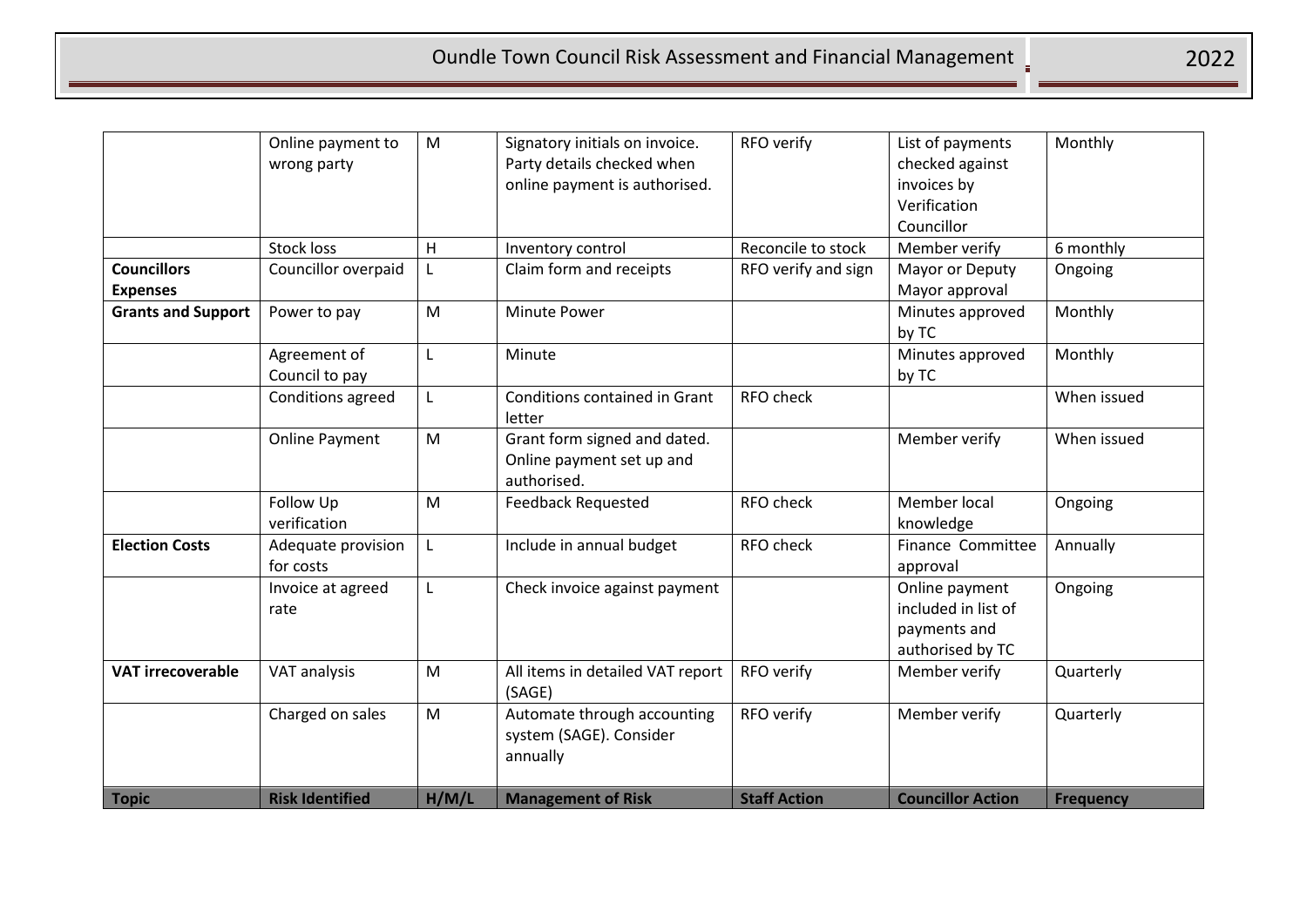|                                       | Charged on<br>purchases                                     | L     | Automate through accounting<br>system (SAGE                                                  | RFO verify                                                                 | Member verify                                                                                   | Quarterly                             |
|---------------------------------------|-------------------------------------------------------------|-------|----------------------------------------------------------------------------------------------|----------------------------------------------------------------------------|-------------------------------------------------------------------------------------------------|---------------------------------------|
|                                       | Partial exemption<br>applies                                | M     | Check with VAT office                                                                        | RFO verify                                                                 | Member verify                                                                                   | Quarterly                             |
|                                       | Claimed within time<br>limits                               | M     | Check quarterly returns                                                                      | RFO verify                                                                 | Member verify                                                                                   | Quarterly (Jan,<br>April, July & Oct) |
| <b>OTHER RISKS</b>                    |                                                             |       |                                                                                              |                                                                            |                                                                                                 |                                       |
| <b>Reserves - General</b>             | Adequacy                                                    | L     | Consider at budget setting and<br>develop 3 year plan                                        | RFO opinion                                                                | Approved by TC                                                                                  | Annually                              |
| <b>Reserves -</b><br><b>Earmarked</b> | Adequacy                                                    | L     | Consider at budget setting and<br>final accounts                                             | RFO opinion                                                                | <b>Finance Committee</b><br>review                                                              | Ongoing                               |
|                                       | Earmarked or<br><b>Contingent Liability</b>                 | L     | Review with RFO and Chair of<br>Finance                                                      | RFO to review all<br>spend plans                                           | Considered at first<br>Finance meeting of<br>year and reviewed<br>at all subsequent<br>meetings | Ongoing                               |
| <b>Assets</b>                         | Loss, damage, etc.                                          | M     | Annual inspection, update<br>insurance and asset registers                                   | <b>Diarise</b>                                                             | <b>Estates Committee</b><br>inspects. Finance<br>Committee review<br>spend and<br>insurance     | Annually                              |
|                                       | Risk or damage to<br>third party property<br>or individuals | M     | Review adequacy of Public<br>Liability Insurance                                             | Diarise                                                                    | Insurance<br>scheduled signed by<br>two members                                                 | Annually                              |
| <b>Staff</b>                          | Loss of key<br>personnel                                    | L     | <b>Employment of external</b><br>Personnel Company for<br>preventative advice and<br>support | Clerk reports to<br>Personnel<br>Committee<br>quarterly on staff<br>issues |                                                                                                 | Ongoing plus<br>quarterly             |
| <b>Topic</b>                          | <b>Risk Identified</b>                                      | H/M/L | <b>Management of Risk</b>                                                                    | <b>Staff Action</b>                                                        | <b>Councillor Action</b>                                                                        | <b>Frequency</b>                      |
|                                       | Fraud by staff                                              |       | Fidelity Guarantee value plus                                                                | RFO check                                                                  | Ensure value                                                                                    | Annually                              |